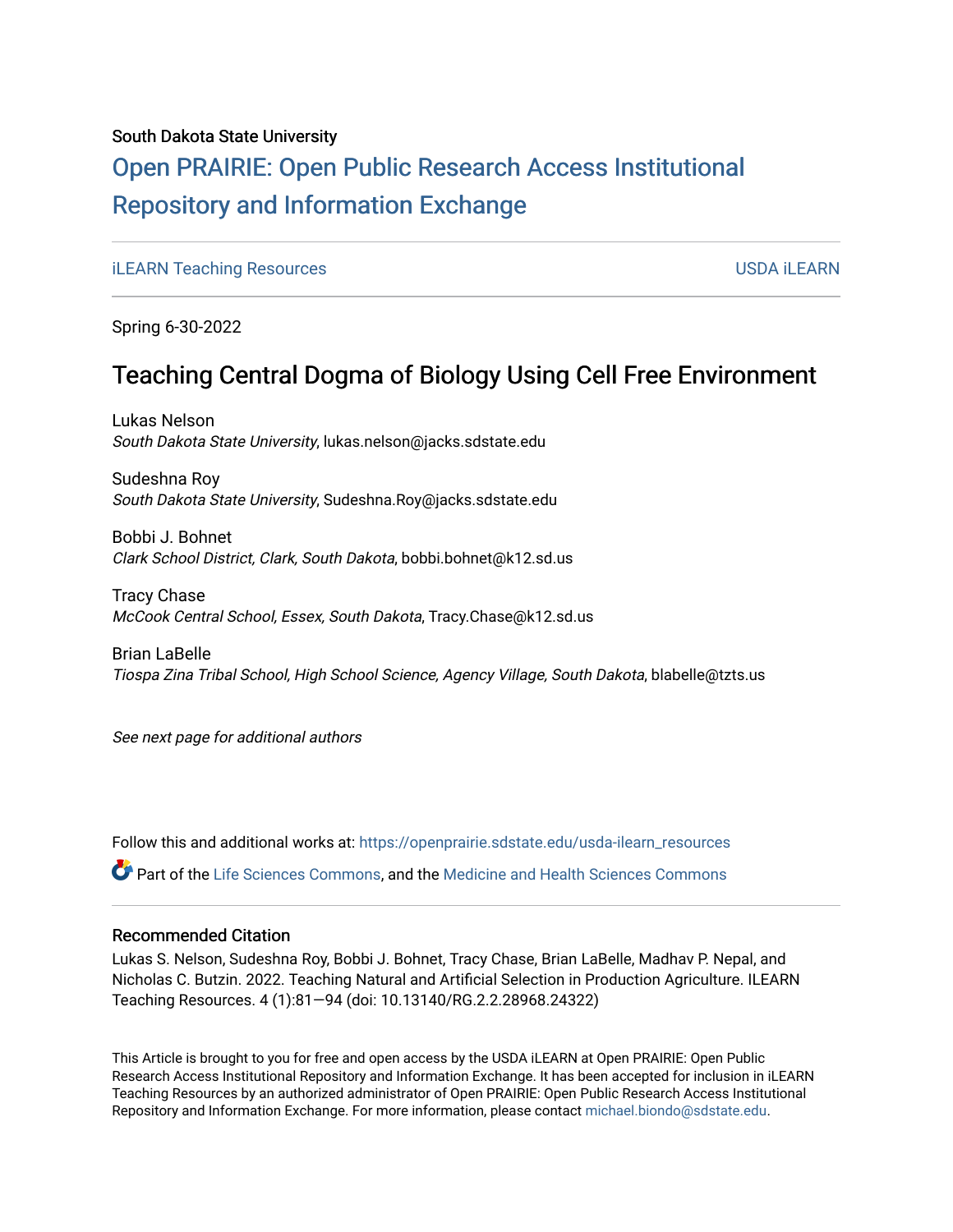#### Authors

Lukas Nelson, Sudeshna Roy, Bobbi J. Bohnet, Tracy Chase, Brian LaBelle, Nicholas Butzin, and Madhav P. Nepal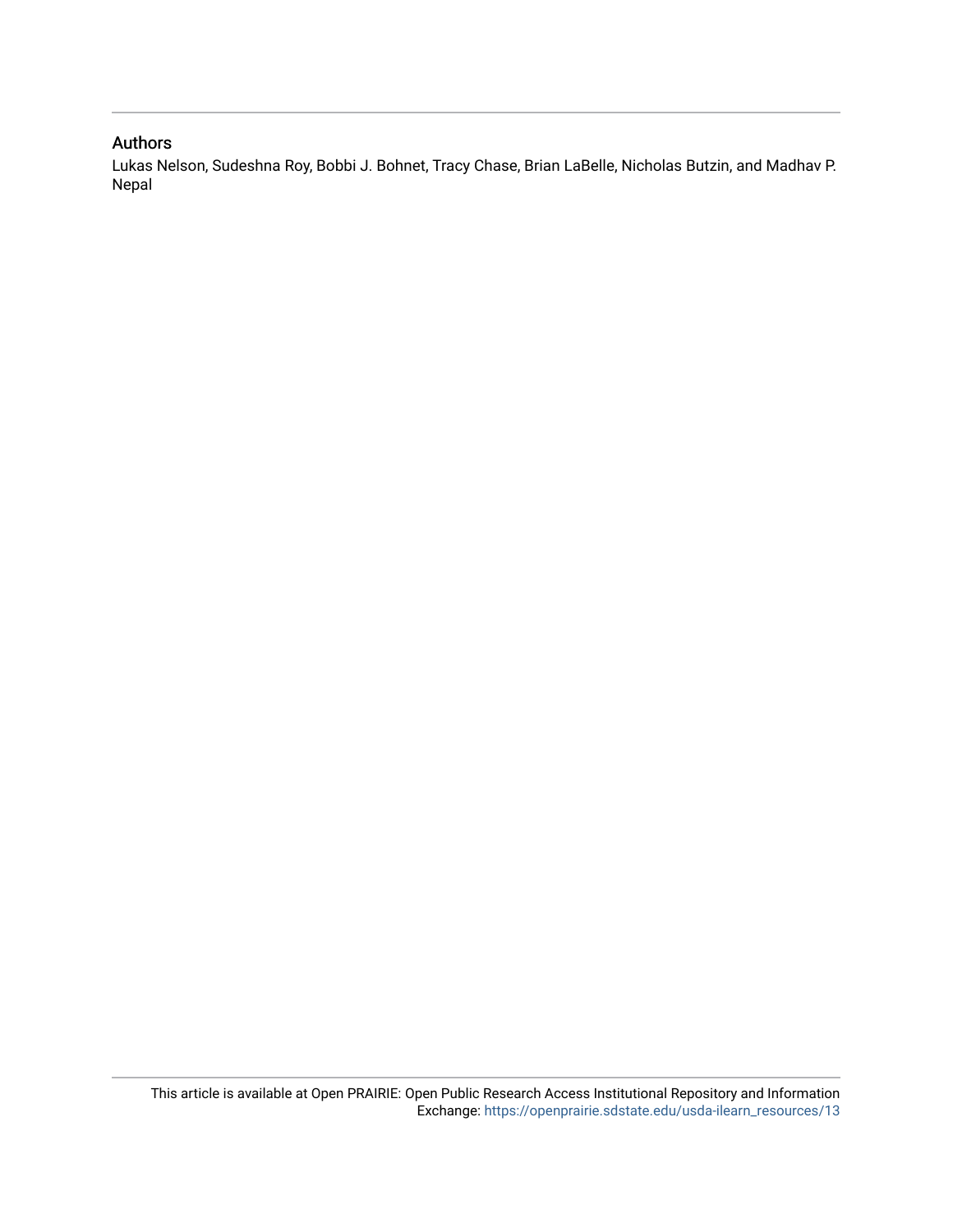

### *Vol. 4(1): Page 81‐94*

## *Teaching Central Dogma of Biology Using Cell Free Environment*

Lukas S. Nelson<sup>1</sup>, Sudeshna Roy<sup>1</sup>, Bobbi J. Bohnet<sup>2</sup>, Tracy Chase<sup>3</sup>, Brian LaBelle<sup>4</sup>, <u>Madhav P. Nepa</u>l<sup>1</sup>, *and [Nicholas C. Butzin](mailto:nicholas.butzin@sdstate.edu)<sup>1</sup>*

*1 Department of Biology & Microbiology, South Dakota State University, Brookings South Dakota 2 Clark School District, Clark, South Dakota*

*3 McCook Central School, Essex, South Dakota*

*4 Tiospa Zina Tribal School, High School Science, Agency Village, South Dakota*

Received: May 15, 2022 Revised: June 27, 2022 Accepted: June 30, 2022 doi: 10.13140/RG.2.2.28968.24322

*Abstract***:** In this lesson plan, students will learn and visualize how genetic information coded in DNA is transcribed into RNA which is further translated into protein. This entire process, DNA->RNA-> Protein, is known as the Central Dogma of Molecular Biology. This hands-on module is designed for  $9<sup>th</sup>$  through 12<sup>th</sup> grade students. To adjust the difficulty level of the modules, some aspects can be modified or removed based on the grade. This module includes an instructional slide show, video tutorial, assessment options, and links to additional resources.

Instructional Video (6 minutes):<https://youtu.be/DSsHZACUPC4> Supplementary File: PowerPoint Presentation

#### **Lesson Description**

• Grade Level: Grade 9-12 (can be modified for Grade 6-8)

#### **Estimated Time for Completing Activity**

• One 45-minute class period for day 1, and one 20-minute class period for day 2.

#### **Learning Outcomes**

Students will be able to:

- Define Central Dogma, transcription, and translation.
- Develop a model which shows how the information is carried from DNA to protein via RNA
- Carry out an experiment to show how the use of antibiotic kanamycin affects protein translation.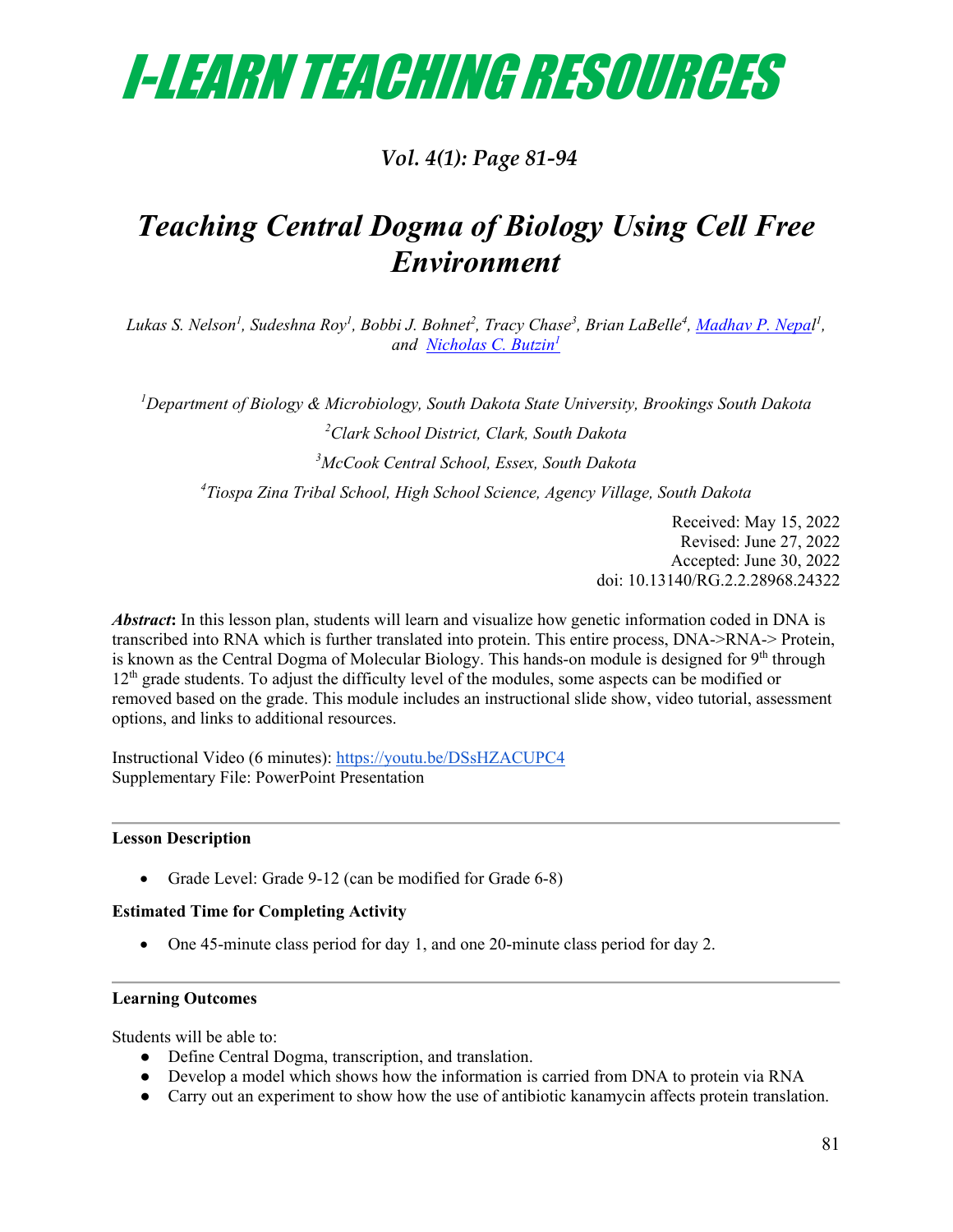

- Analyze the data and predict what would occur if there was an error or blockage in any step of the Central Dogma
- Apply the knowledge of Central Dogma in genetic engineering to design techniques to answer the global health problem questions

#### **South Dakota Career and Technical Education (CTE) Standards:**

- *INDICATOR #*STEM 2: Understand how Science relates to STEM in CTE
- *SUB-INDICATOR 1.1* (*Webb Level 2:* Skill/Concept): Understand the components of STEM in CTE and the impact of STEM on society
- *INDICATOR* #STEM 6: Understand how technical and soft skills apply to STEM and CTE careers
- *SUB-INDICATOR 6.1* (*Webb Level 2*: Skill/Concept): Explore health standards and safety skills in relation to STEM in CTE careers

#### **South Dakota State Science Standards:**

- **HS-LS1-1:** Construct an explanation based on evidence for how the structure of DNA determines the structure of proteins which carry out the essential functions of life through systems of specialized cells. (SEP: 6; DCI: LS1.A; CCC: Structure/Function)
- **HS-LS1-2:** Develop and use a model to illustrate the hierarchical organization of interacting systems that provide specific functions within multicellular organisms. (SEP: 2; DCI: LS1.A; CCC: Systems)
- **HS-LS3-1:** Ask questions to clarify relationships about the role of DNA and chromosomes in coding the instructions for characteristic traits passed from parents to offspring. (SEP: 1; DCI: LS1.A, LS3.A; CCC: Cause/Effect)
- **MS-LS3-1:** Develop and use a model to describe why structural changes to genes (mutations) located on chromosomes may affect proteins and may result in harmful, beneficial, or neutral effects to the structure and function of the organism. (SEP:2; DCI: LS3.A, LS3.B; CCC: Structure/Function)
- **MS-LS1-2:** Develop and use a model to describe the function of a cell as a whole and ways parts of cells contribute to the function. (SEP: 2; DCI: LS1.A; CCC: Structure/Function)

#### <https://doe.sd.gov/contentstandards/documents/sdSciStnd.pdf>

#### **National Standards**

Next Generation Science Standards (NGSS: MS-LS1-2, MS-LS3-1, HS-LS1-1; [www.nextgenscience.org;](http://www.nextgenscience.org/) definitions on the last page)

- **MS-LS1-2**: Develop and use a model to describe the function of a cell as a whole and ways the parts cells contribute to the function**.**
- **MS-LS3-1**: Develop and use a model to describe why structural changes to genes (mutations) located on chromosomes may affect proteins and may result in harmful, beneficial, or neutral effects to the structure and function of the organism.
- **HS-LS1-1**: Construct an explanation based on evidence for how the structure of DNA determines the structure of proteins which carry out the essential functions of life through systems of specialized cells.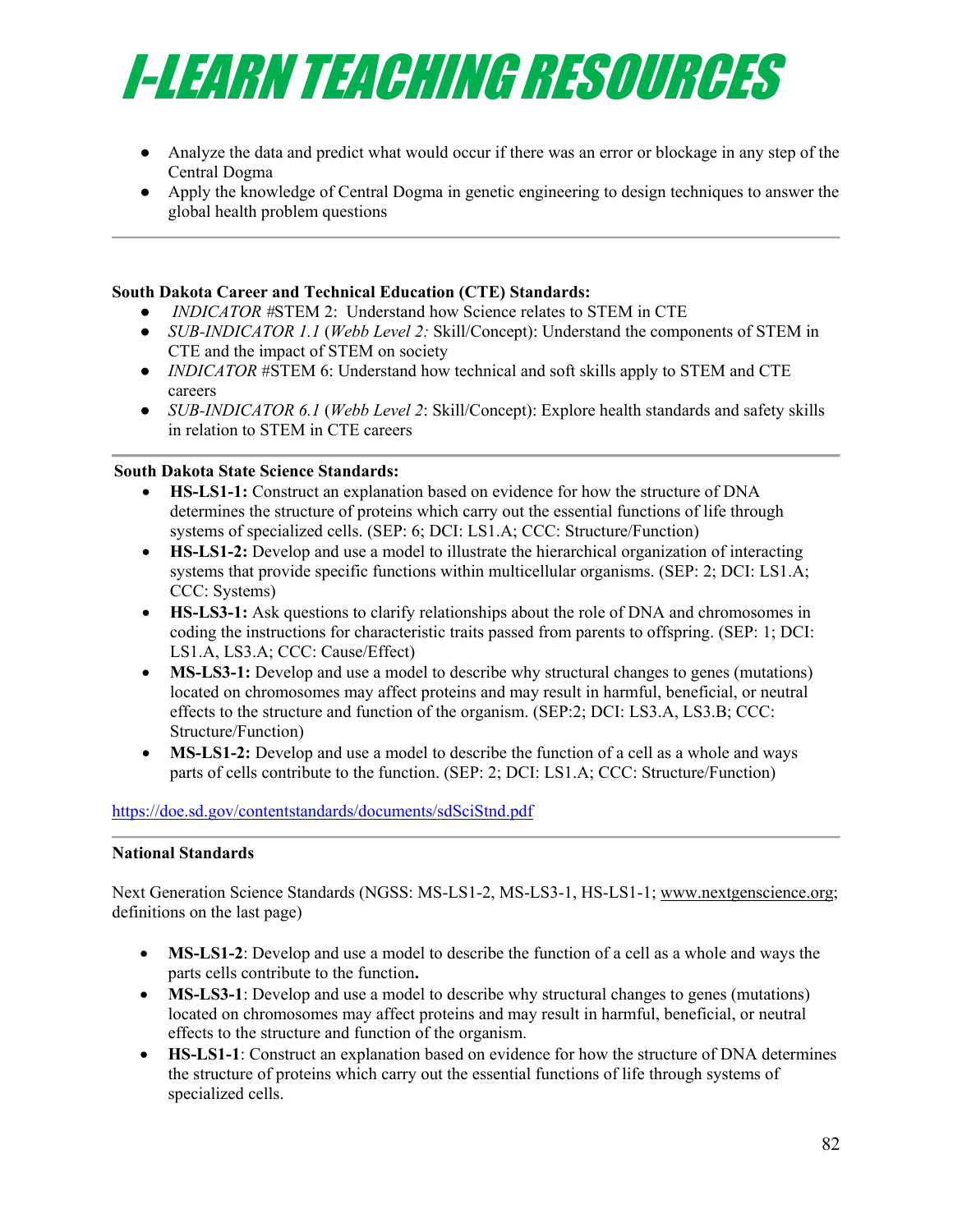

#### **Pre-requisites**

• A general level of pipetting skill.

#### **Video Tutorial on Pipetting**

- <https://www.youtube.com/watch?v=QGX490kuKjg>
- Instructional Video:<https://www.youtube.com/watch?v=MazftfKNltE>

#### **Materials/Supplies**

#### **BioBits Kit1**

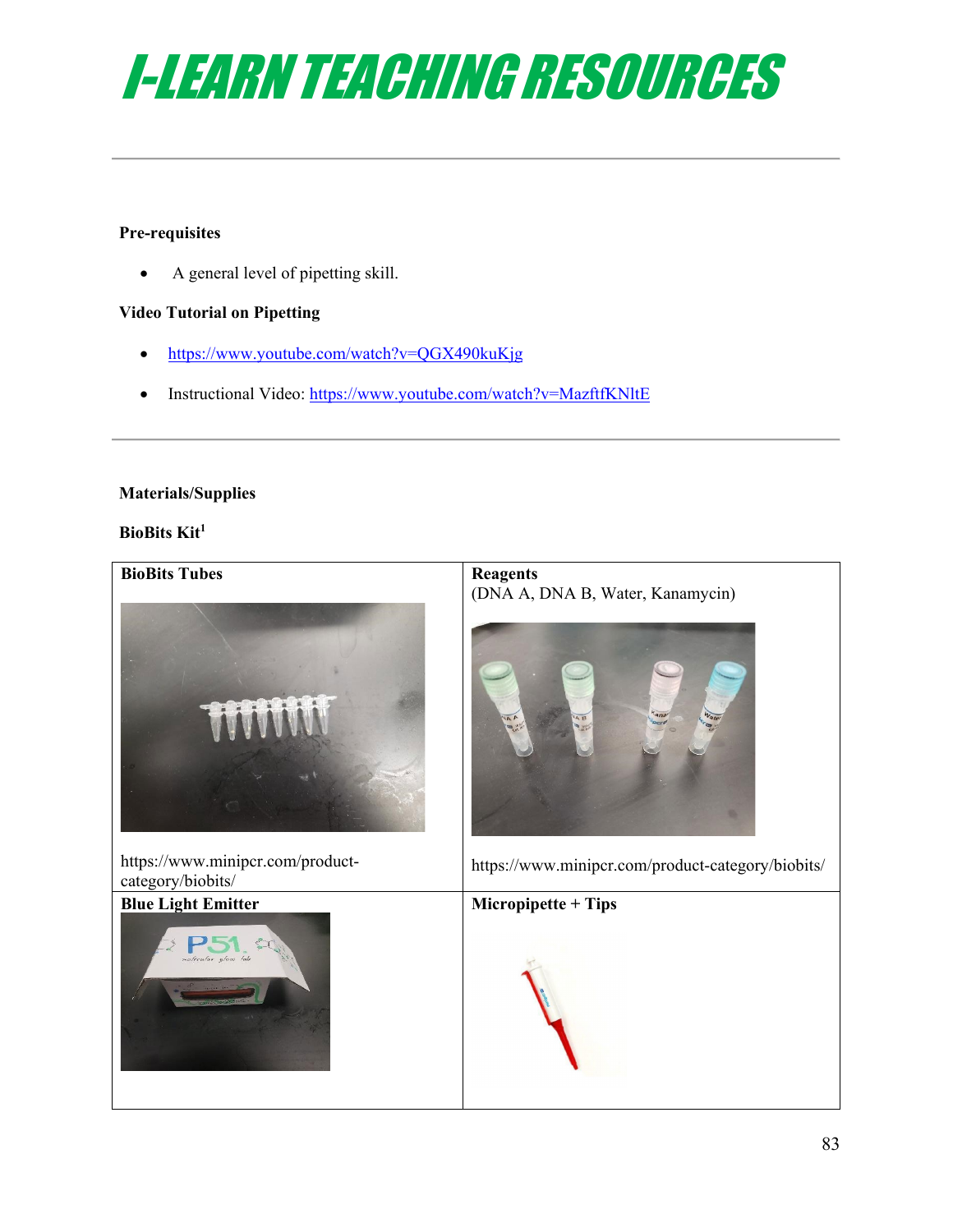

| https://www.minipcr.com/product/p51-<br>molecular-glow-lab/ | https://www.minipcr.com/product/4-%c2%b5l-<br>minipette-fixed-volume-micropipette/ |
|-------------------------------------------------------------|------------------------------------------------------------------------------------|
|                                                             | https://www.minipcr.com/product/200-%C2%B5l-<br>micropipette-tips-2-racks-of-96/   |
| <b>Nitrile Gloves</b>                                       | <b>Tube Rack</b>                                                                   |
| $\mathbf{M}$                                                | https://www.fishersci.com/shop/products/fisherbrand-                               |
| https://www.fishersci.com/shop/products/powder-             | microcentrifuge-tube-racks-19/0554144                                              |
| free-dark-blue-nitrile-gloves/19181609                      |                                                                                    |

- Strips of tubes containing BioBit pellets cut into sets of 4 tubes per group (Modified from BioBits Protocol1)
- Microtubes containing reagents DNA A, DNA B, Nuclease-Free water, and Kanamycin; 1 set per group
- 0.2-2 mL tubes to aliquot reagents
- Blue light Illuminator Box from kit, 1 per group
- Nitrile gloves, one pair per student
- Micropipettes with capacity for 4ul (2-20ul range)
- Tube rack
- Sterile Pipette tips, at least 10 per group
- Freezer that reaches  $-20^{\circ}$  C for storing reagents
- Paper towels
- Small beaker for discarded pipette tips
- Writing utensils
- Post lab worksheet, one for each student
- Lab predictions/results tables
- Projector
- Computer with Central Dogma PowerPoint

#### **Glossary of Terms**

- Amino Acids: Building blocks of protein
- Antibiotic: chemical that kills or inhibits growth of living things, usually targeting some necessary function
- Aptamer sequence: RNA sequence that binds to another molecule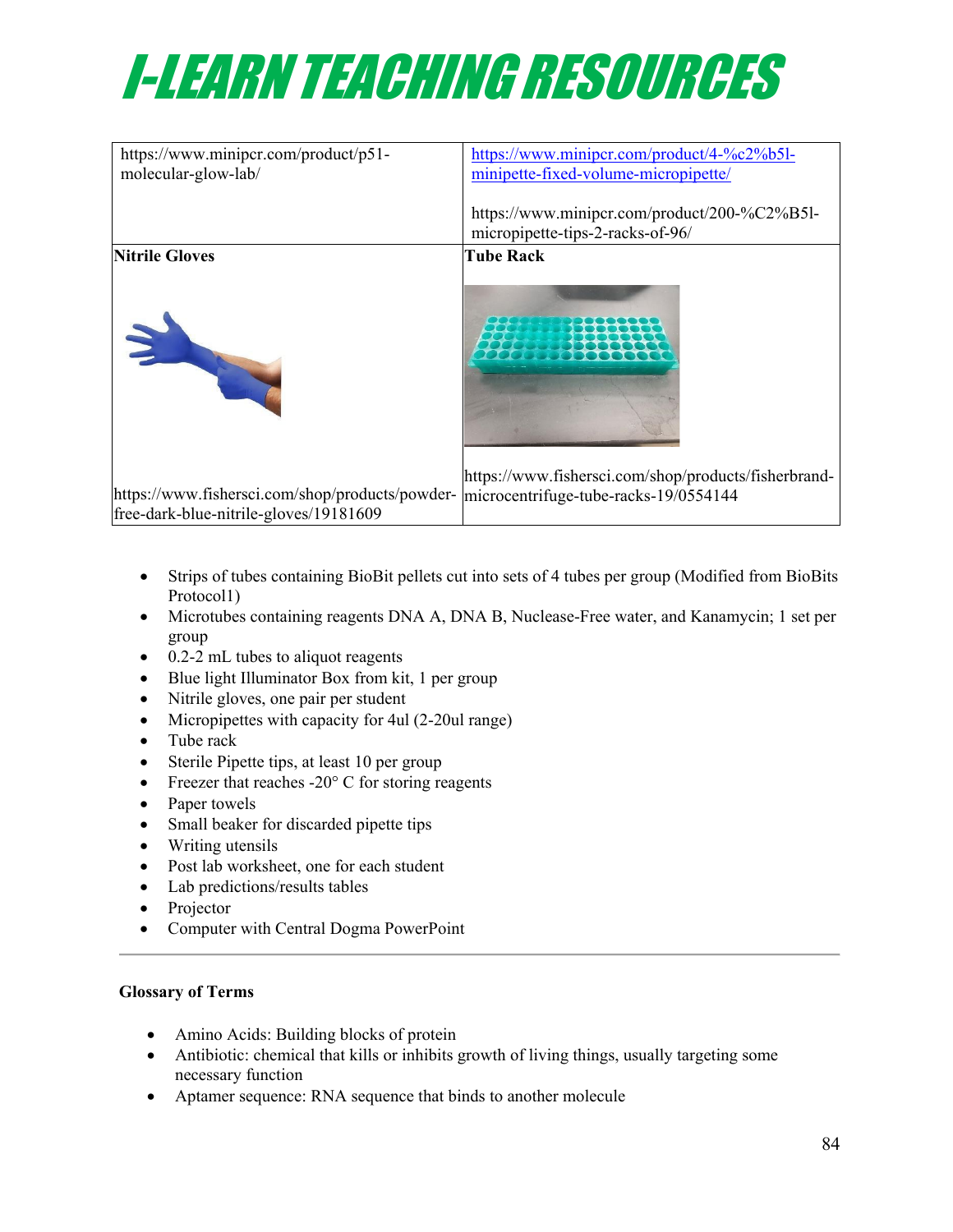

- Central Dogma: DNA -> RNA -> Protein
- DNA: Double stranded molecule containing genetic information
- Green fluorescent protein (GFP): Protein that glows green when exposed to ultraviolet light
- mRNA: RNA that has genetic information to make proteins
- Nucleotides: Building blocks of DNA and RNA (ATGC and U)
- Promoter: Where transcription starts on DNA
- Protein: Complex molecule that has a variety of functions, made by central dogma
- Replication: DNA being duplicated to make identical copies of itself
- Ribosome: Structure where mRNA is translated into protein
- RNA: Single stranded molecule containing genetic information, made using DNA's template
- Start Codon: Where translation starts (AUG)
- Stop Codon: Where translation ends (UAA, UAG, UGA)
- Terminator: Where transcription ends on DNA
- Transcription: Information from DNA used to make RNA
- Translation: Information from RNA used to make protein
- tRNA: RNA that decodes mRNA to help build proteins during translation

#### **Helpful Links and References**

- <https://www.ncbi.nlm.nih.gov/pmc/articles/PMC5602739/>
- [https://en.wikipedia.org/wiki/Central\\_dogma\\_of\\_molecular\\_biology](https://en.wikipedia.org/wiki/Central_dogma_of_molecular_biology)
- <https://www.yourgenome.org/facts/what-is-the-central-dogma>
- <https://www.minipcr.com/product/biobits-central-dogma/>
- https://www.youtube.com/watch?v=FZHs-TZtWKO
- How to use a micropipette:<https://www.youtube.com/watch?v=Jfqafjt4q6U>
- Khan Academy. (n.d.). DNA replication and RNA transcription and translation. Retrieved October 31,
- 2021, form Khan Academy https://www.khanacademy.org/science/biology/gene-expressioncentral-dogma
- Khan Academy. (n.d.). Translation (mRNA to protein) Retrieved October 31, 2021, form Khan Academy:
- [https://www.khanacademy.org/science/biology/gene-expression-central-dogma/translation](https://www.khanacademy.org/science/biology/gene-expression-central-dogma/translation-polypeptides/v/translation-mrna-to-protein?modal=1)[polypeptides/v/translation-mrna-to-protein?modal=1](https://www.khanacademy.org/science/biology/gene-expression-central-dogma/translation-polypeptides/v/translation-mrna-to-protein?modal=1)
- Khan Academy. (n.d.). Overview of translation Retrieved October 31, 2021, form Khan Academy:
- [https://www.khanacademy.org/science/biology/gene-expression-central-dogma/translation](https://www.khanacademy.org/science/biology/gene-expression-central-dogma/translation-polypeptides/a/translation-overview?modal=1)[polypeptides/a/translation-overview?modal=1](https://www.khanacademy.org/science/biology/gene-expression-central-dogma/translation-polypeptides/a/translation-overview?modal=1)
- BioBits supplementary resources: https://www.minipcr.com/products/biobits/

#### **Background**

The Central Dogma of Life (also called the Central Dogma of molecular biology or simply Central Dogma) is a set of principles explaining genetic information flow. The genetic information is encoded on DNA, and this information can be transcribed into RNA in a process called Transcription. RNA is used by the cell for specific functions, but some RNA (called mRNA) can be translated into functional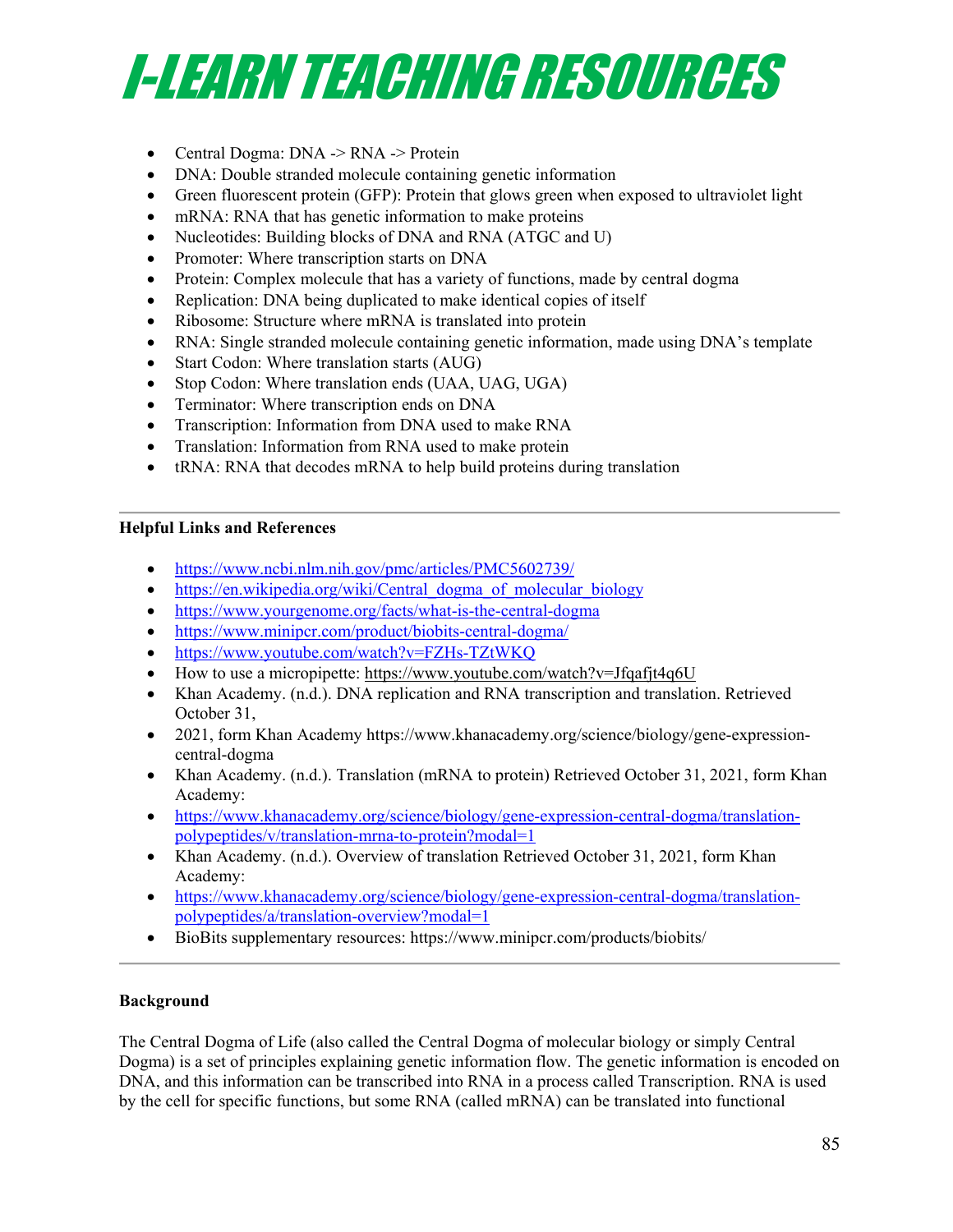# I-LEARN TEACHING RESOURCES

proteins. The necessary information to make a functional protein is encoded onto the DNA and transcribed into messenger RNA to further carry the message to ribosomes which build the protein in a process known as translation.

In this experiment, students will visualize the processes of the Central Dogma using a cell-free experiment kit known as BioBits. Using pellets full of necessary cellular components and adding the required reagents (DNA, water, or antibiotic), students will activate the production of specific fluorescent protein depending on what stage of the Central Dogma they are on. The fluorescent protein can be visualized with the student's own eyes. This demonstrates how the DNA code can yield to RNA and then to a protein, in this case, a fluorescent protein.

#### **Procedure:**

The attached PowerPoint slides have notes for guidance through the lesson.

#### **Day 1:**

Ask introductory questions:

- Does anyone know what a "dogma" is?
- It is basically an idea or principle that is accepted by a group of people as true.
- Does anyone know what the Central Dogma of molecular biology is?
- Does anyone know what transcription is? Translation?
- Play Central Dogma Introduction Video [\(https://youtu.be/FZHs-TZtWKQ\)](https://youtu.be/FZHs-TZtWKQ)

While the video is playing, hand out materials to your groups of students.

#### **Materials per group**

#### **BioBit Kit**

- 8 runs per kit
- Approximate cost: \$185 for new kit with blue light emitter, tubes, and reagents and micropipette with tips.
- \$99 for refill of reagents and tubes<sup>1</sup>

#### **Materials provided**

- 4 BioBit Tubes
- 1 Blue light illuminator viewer
- 1 Tube of Sterile water (from -20°C freezer)
- 1 Tube of DNA A (from -20°C freezer)
- 1 Tube of DNA B (from -20°C freezer)
- 1 Tube of Kanamycin (from -20°C freezer)
- 1 Micropipette plus tips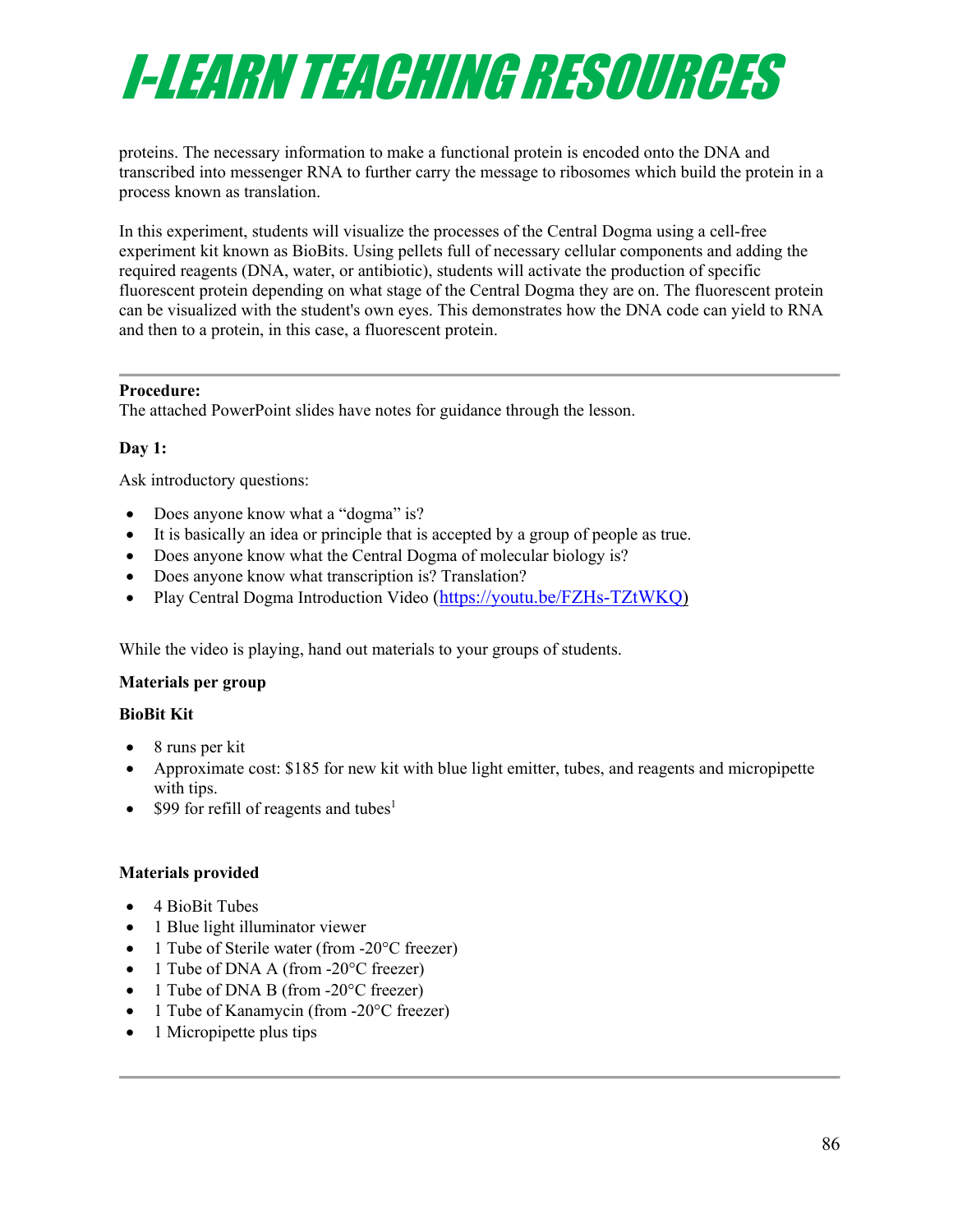

#### **Pre-Lab Procedures:**

- 1. Walk through introductory slides with students explaining the components of the lab (Discussion notes in slides)
- 2. Make predictions for each tube for the experiment in **Table 1** of the worksheet

#### **Experimental Procedure Safety:**

- 1. Wear gloves when handling samples.
- 2. Clean the workbench before and after use.
- 3. Properly Dispose of all reagents upon completion.

#### *Day 1 Activities*

- 1. Label 4 tubes on the side of the cap 1, 2, 3 and 4.
- 2. Gently uncap tubes. Be careful not to pop the pellets out of the tubes.
- 3. Add 4ul DNA A to tubes 2 and 3 using the micropipette, directly onto the pellet (not all measurements need to be exact).
- 4. Add 4 ul of DNA B to tube 4 using the micropipette, directly onto the pellet.
- 5. Add 8 ul water to tube 1 using the micropipette, directly onto the pellet.
- 6. Add 4 ul Kanamycin using the micropipette, directly onto the pellet.
- 7. Close all the caps until they click shut.
- 8. Centrifuge down or tap the pellets down so they sit and are dissolved in the solution.
- 9. Immediately put the tubes into the blue light illuminator. Switch the illuminator on and observe the tubes. Turn the illuminator back off. To visualize the color of the tubes clearly, dim the lights of the room.
- 10. Write down observations in **Table 2.** Under "Time 0" (There should be no change).
- 11. Place tubes in 37°C incubators or hold in hands to warm it up by body heat.
- 12. Observe the clock or start timer and wait 15 minutes.
- 13. After 15 minutes put the tubes into the blue light illuminator, turn on, and dim lights and observe, turn the illuminator back off.
- 14. Write down observations in **Table 2.** Under "15 minutes"
- 15. Before the class period ends store the tubes in a dark place where they will not be disturbed until the next class period and return reagents into the -20°C freezer

#### **Assessment for Day-1:**

- 1. Diagnostic: Pre-lab prediction table
- 2. Formative: Following discussion.

#### **Day 2:**

Review: Have students look at their prediction tables and discuss why they expected certain results for their Day 2 tubes as well as remind themselves of their results from Day 1.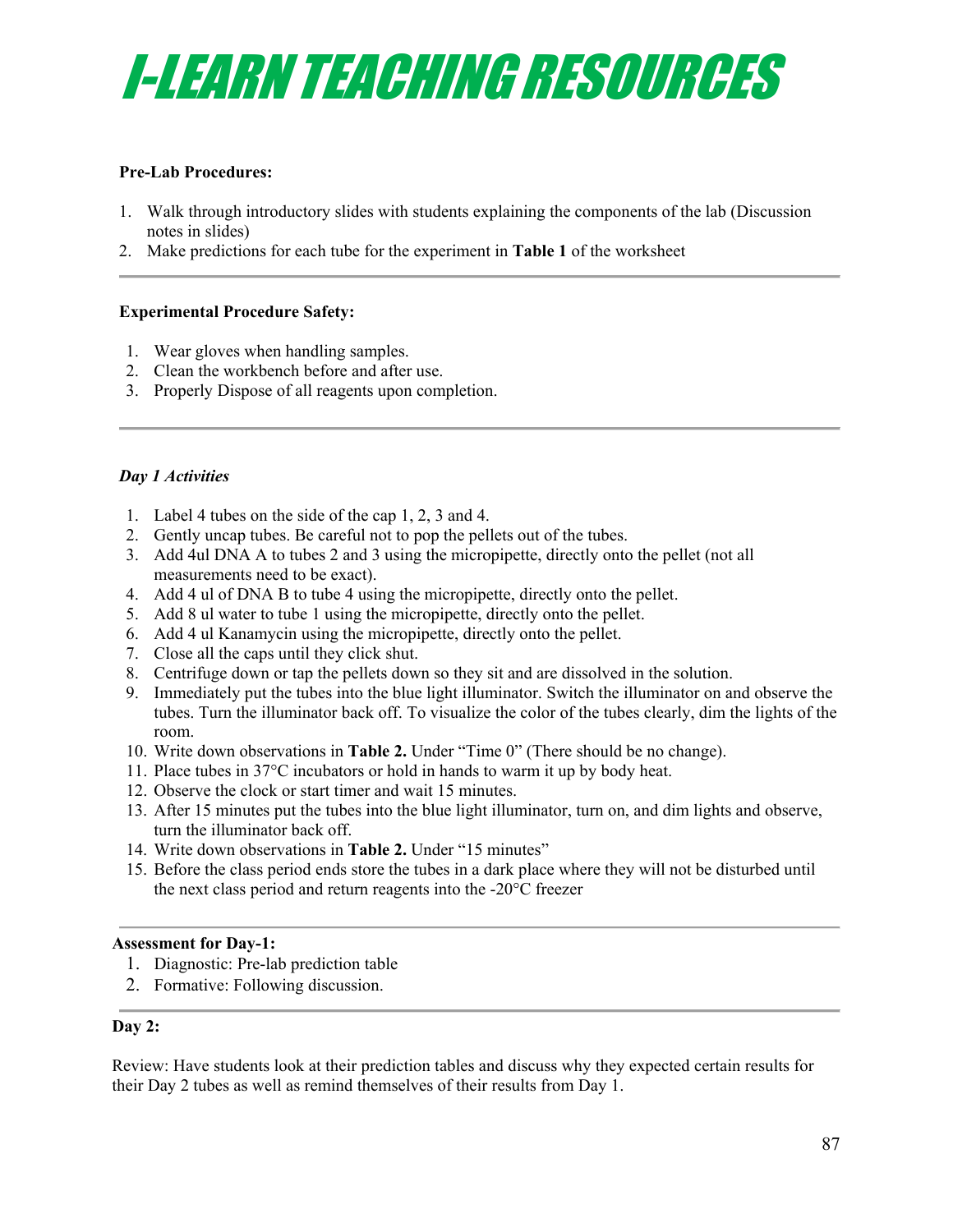## I-LEARN TEACHING RESOURCES

#### *Day 2 Activities*

- 1. Retrieve tubes and blue light viewers from previous day's activity (this observation can occur 8-72 hours after Day 1.
- 2. Put the tubes into the blue light illuminator, turn on, and dim lights and observe, turn illuminator back off
- 3. Write observations in **Table 2.** under "Day 2"
- 4. Compare your predictions table and observations table and describe how they were the same or different from each other and why

#### **Discussion**

- Based on your observations, did transcription and/or translation occur in each of the 4 tubes?
- Why did or why didn't transcription and/or translation occur in each of the tubes?
- What evidence has led you to these conclusions?
- Do your observations match your predictions?

#### **Assessment for Day-2:**

- Formative Assessment Pre-lab and Post lab Discussions
- Diagnostic Assessment In lab worksheet **Post Lab Questions**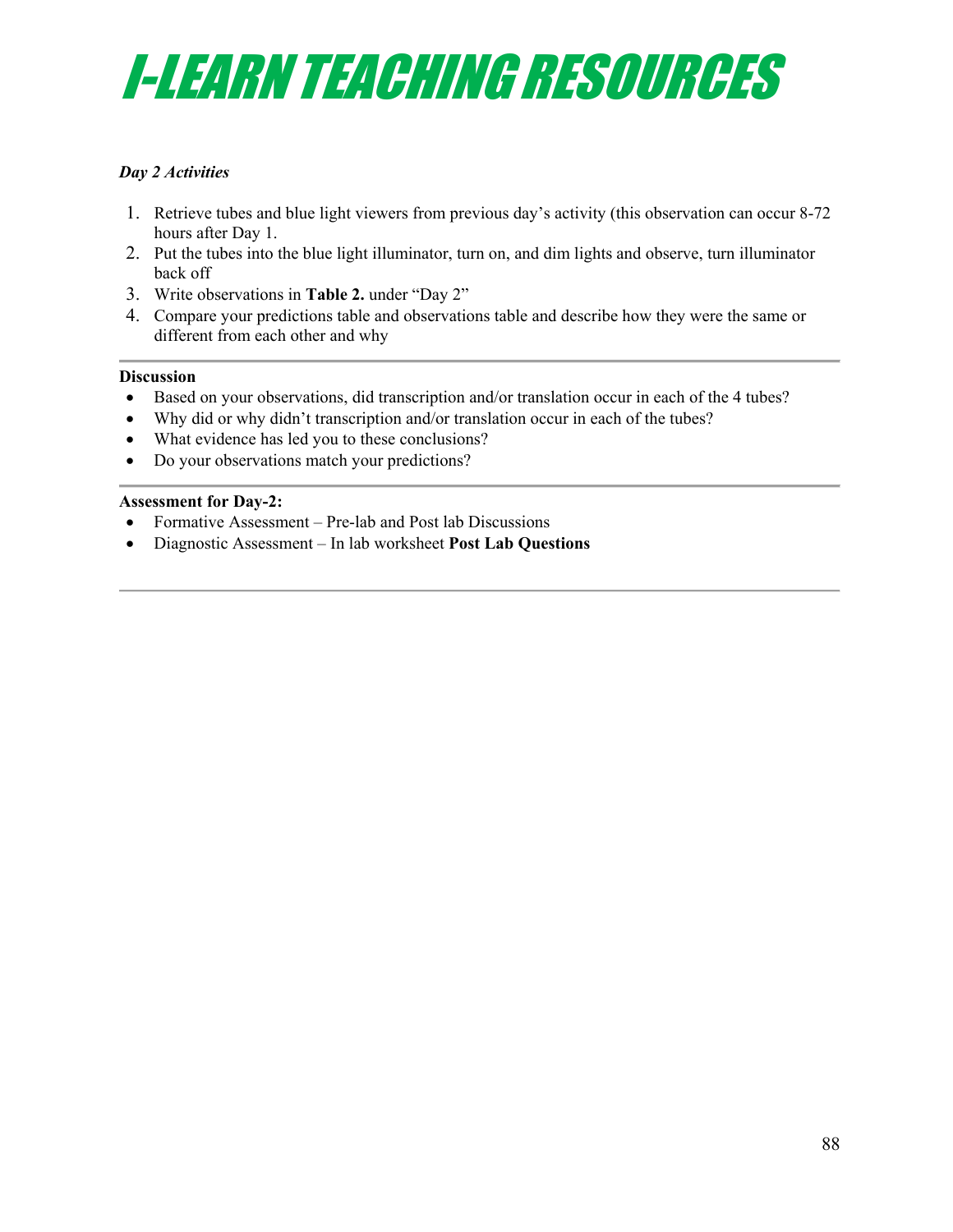

#### **Lab Worksheet**

**Table 1. Pre-Experiment Prediction on Central Dogma.** A good scientist predicts (hypothesizes) the result of an experiment based on available data even when little data is available (like Tube 4). Predict your results and justify your prediction.

| <b>Time</b>                        | $\cdots$ ) $\cdots$ promone<br>Tube 1 | Tube 2         | Tube 3         | Tube 4         |
|------------------------------------|---------------------------------------|----------------|----------------|----------------|
| 0 minutes                          | Prediction:                           | Prediction:    | Prediction:    | Prediction:    |
|                                    | Justification:                        | Justification: | Justification: | Justification: |
| 15 minutes                         | Prediction:                           | Prediction:    | Prediction:    | Prediction:    |
|                                    | Justification:                        | Justification: | Justification: | Justification: |
| Day 2<br>(about 24 hours<br>later) | Prediction:                           | Prediction:    | Prediction:    | Prediction:    |
|                                    | Justification:                        | Justification: | Justification: | Justification: |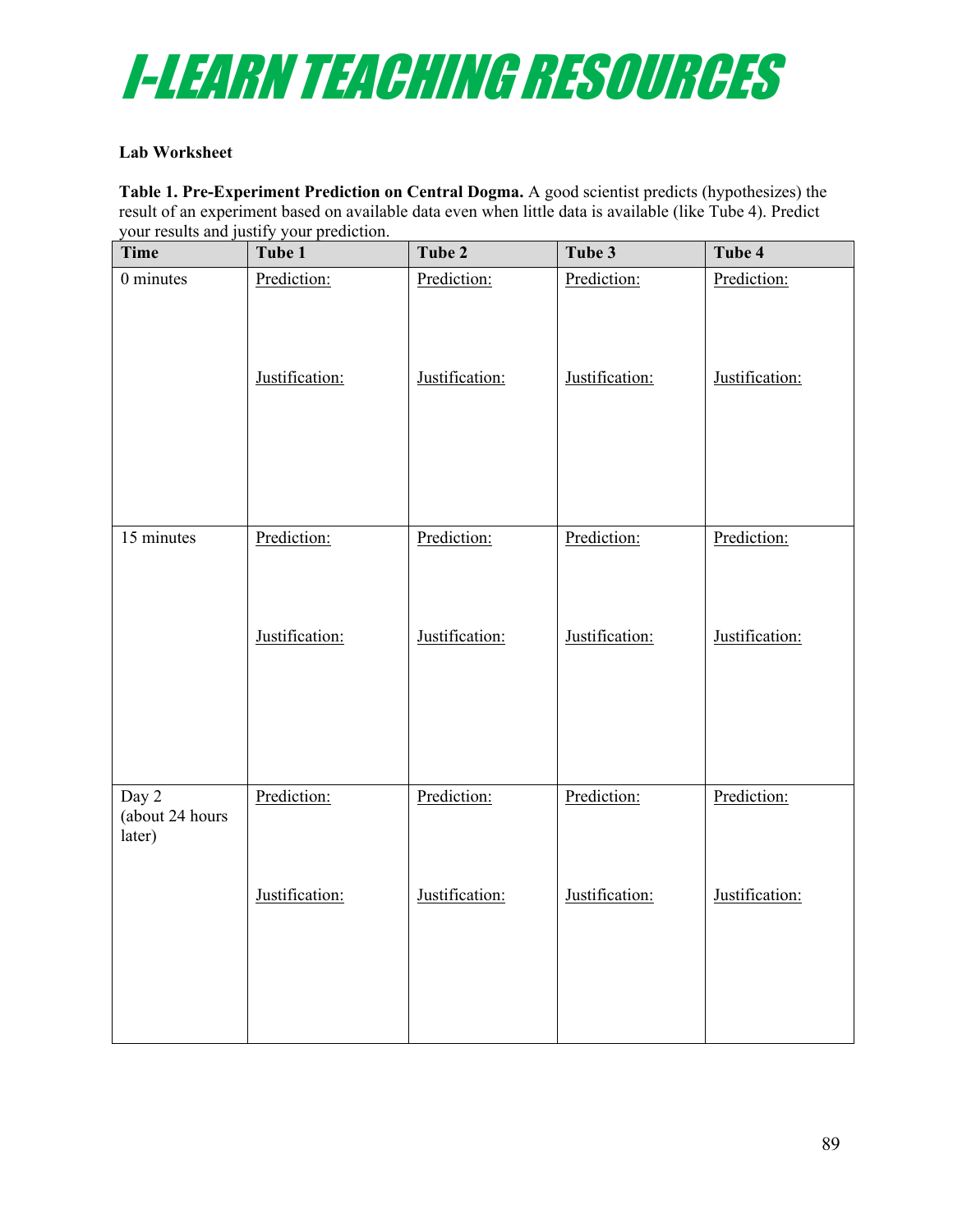

**Table 2. Experiment Observations Table.** Describe your results and how they are similar or different from what you predicted before the experiment. A good scientist accepts the results of an experiment regardless of prior predictions.

| Time                                | Tube 1 | Tube 2 | Tube 3 | Tube 4 |
|-------------------------------------|--------|--------|--------|--------|
| 0 minutes                           |        |        |        |        |
| 15 minutes                          |        |        |        |        |
| Day 2<br>(about 24 hours)<br>later) |        |        |        |        |

#### **Post-Lab Questions**

1. Show the flow of genetic information and the involved processes by filling in the missing terms (DNA, RNA, Protein, Replication, Transcription, Translation).



2. In your own words, what is the central dogma of biology?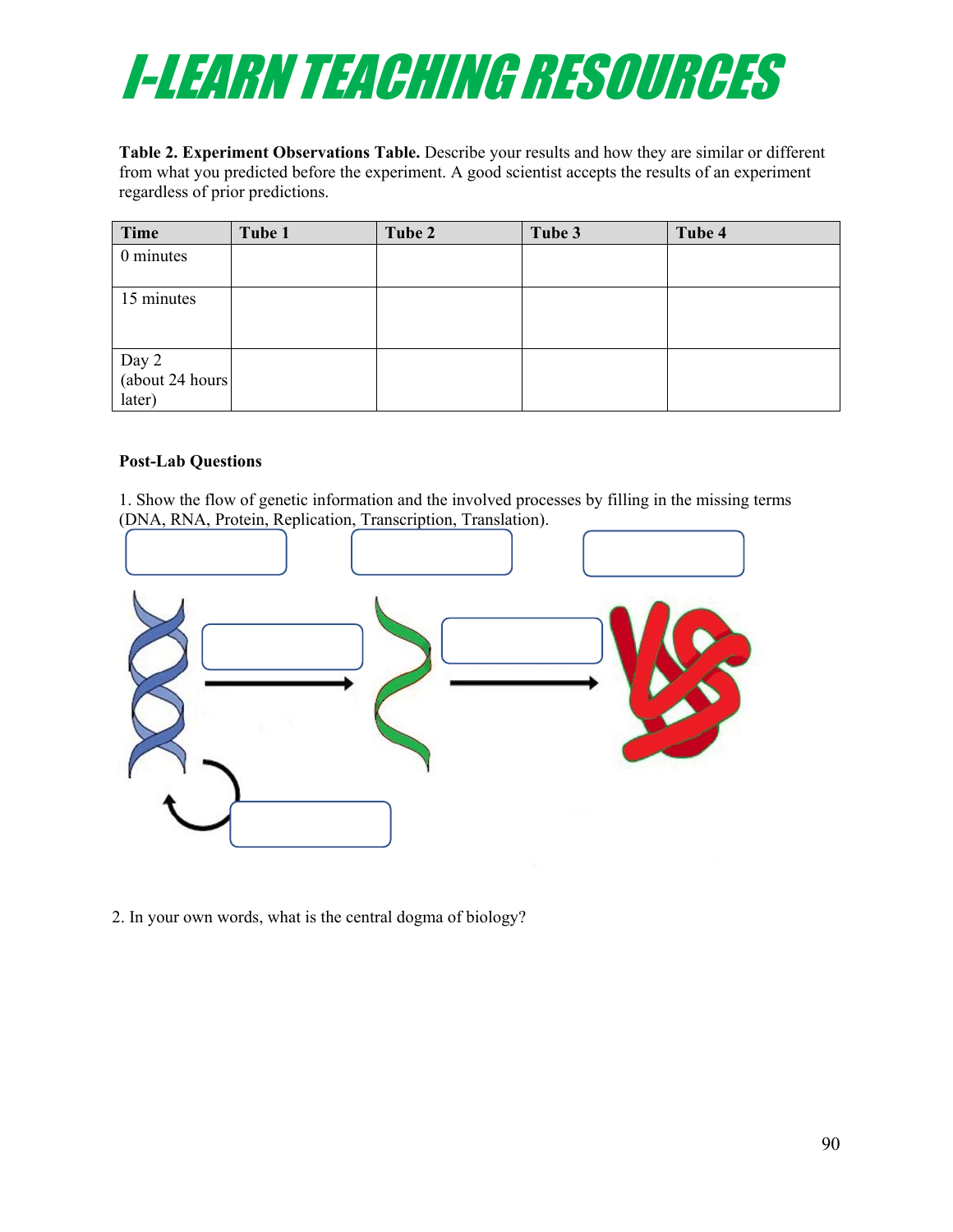

3. Tube 1 was a negative control for this experiment. What is a negative control, and why is it important to have?

4. In Tube 3 the antibiotic kanamycin was added. Kanamycin interferes with ribosomes and causes mistranslation of proteins. What results do you expect to see? What did you see? Why?

5. Match the vocab term with the definition, each letter is only used once:

| <b>Term</b>         | Answer | <b>Match</b>                                                                  |
|---------------------|--------|-------------------------------------------------------------------------------|
| <b>Start Codon:</b> |        | A. The production of protein using RNA as a template.                         |
| Stop Codon:         |        | B. The production of DNA using DNA as a template.                             |
| Promoter:           |        | C. The place on the RNA where the ribosome binds to initiate<br>translation.  |
| Transcription:      |        | D. A sequence of DNA where DNA polymerase binds to initiate<br>transcription. |
| Translation:        |        | E. The place where translation is terminated.                                 |
| Replication:        |        | F. Production of RNA using DNA as a template.                                 |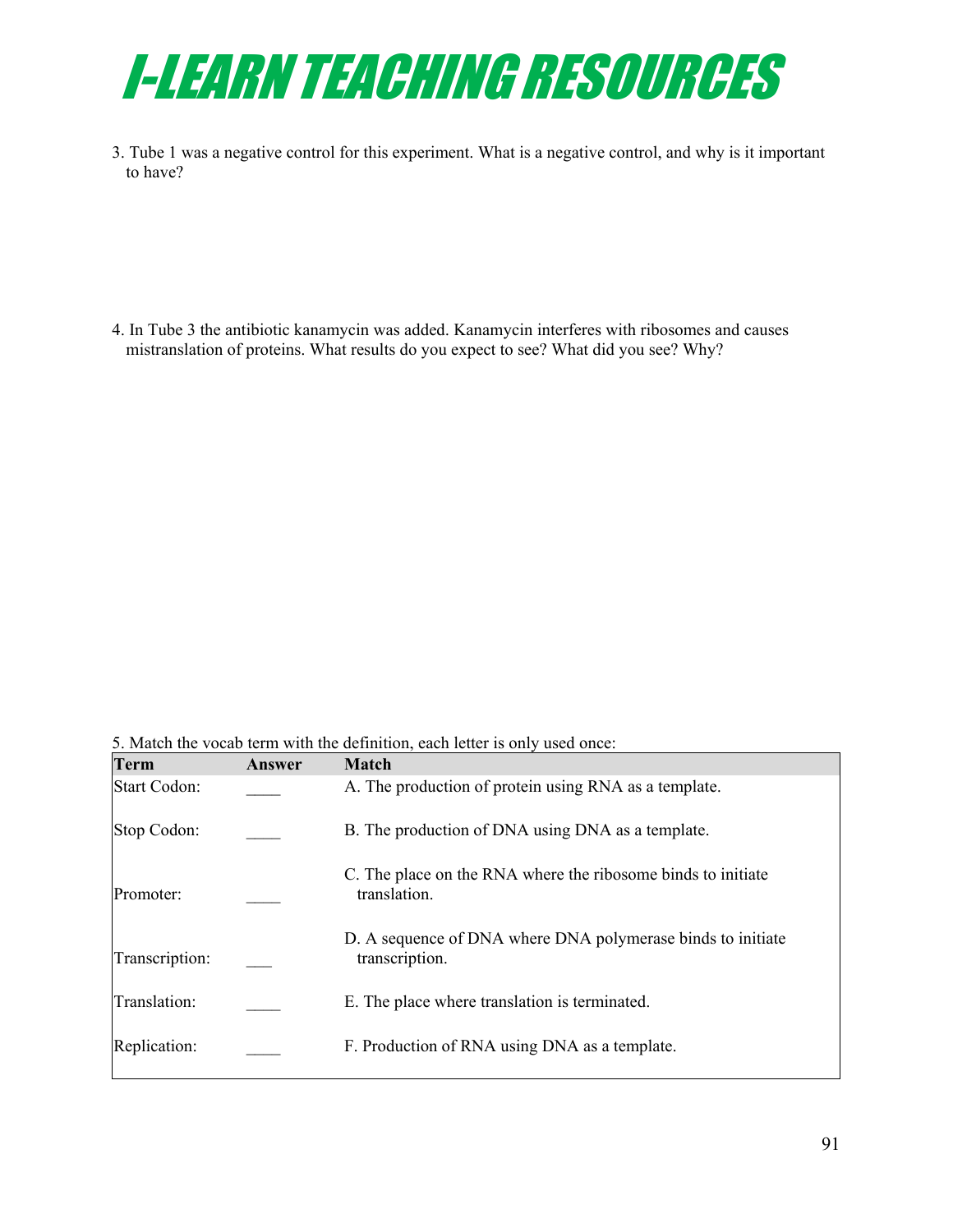

#### **Answer Key**

#### **Post Lab Questions**

1. Show the flow of genetic information and the involved processes by filling in the missing terms.



2. In your own words, what is the central dogma of biology?

DNA->RNA->Protein

3. Tube 1 was a negative control for this experiment. What is a negative control, and why are they important to have?

A group that is not expected to change during the experiment because it did not receive treatment. It is important because it proves that any changes that occur in the experiment are due to the treatment of the experimental groups, not any other factor

4. In Tube 3 the antibiotic kanamycin was added. Kanamycin interferes with ribosomes and causes mistranslation of proteins. What results do you expect to see? What did you see? Why?

Transcription should still occur (green fluorescence on day 1) but translation should not occur (no red on day 2). The ribosome is used for translation to occur, and if the ribosome doesn't work, translation cannot occur.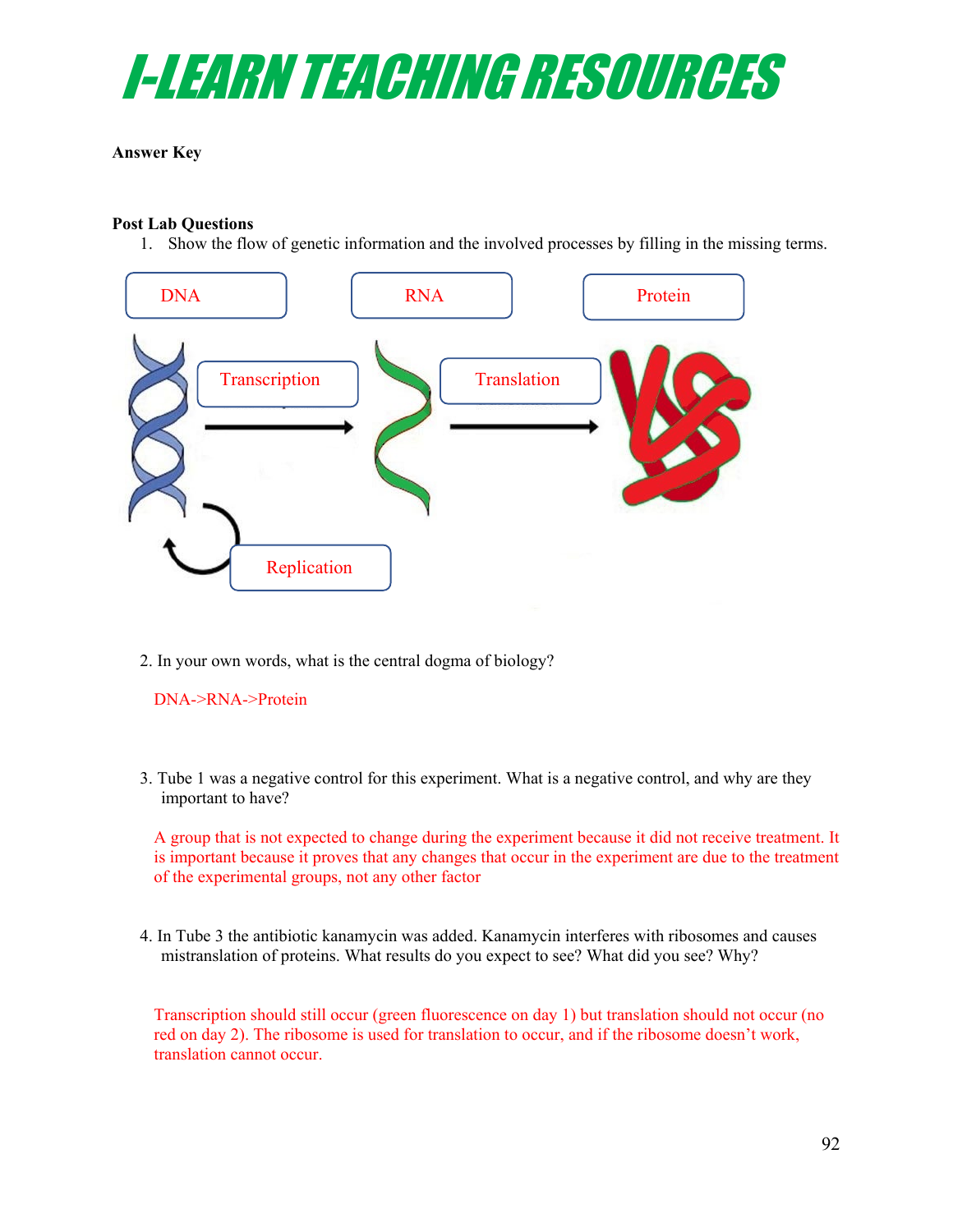

#### 5. Match the vocab term with the definition:

| <b>Term</b>         | Answer               | <b>Match</b>                                                                     |
|---------------------|----------------------|----------------------------------------------------------------------------------|
| <b>Start Codon:</b> | $\mathbf{C}$         | A. The production of protein using<br>RNA as a template.                         |
| Stop Codon:         | $\mathbf{E}_{\perp}$ | B. The production of DNA using<br>DNA as a template.                             |
| Promoter:           | D                    | C. The place on the RNA where<br>the ribosome binds to initiate<br>translation.  |
| Transcription:      | F                    | D. A sequence of DNA where<br>DNA polymerase binds to<br>initiate transcription. |
| Translation:        | A                    | E. The place where translation is<br>terminated.                                 |
| Replication:        | $\mathbf{B}$         | F. Production of RNA using DNA<br>as a template.                                 |
|                     |                      |                                                                                  |

Multiple choice questions

- 1) What is the use of Kanamycin in the central dogma experiment?
	- a) Blocks DNA replication
	- b) Blocks the formation of RNA from DNA
	- c) Blocks protein synthesis
	- d) Blocks DNA synthesis
- 2) Where does protein synthesis occur in bacterial cell?
	- a) In the cell membrane
	- b) In the endoplasmic reticulum
	- c) In the nucleus
	- d) In the cytoplasm
- 3) What will happen if we block the process of translation?
	- a) mRNA will not be produced
	- b) Protein will not be produced
	- c) Proteins will be degraded
	- d) DNA will be degraded
- 4) What will happen if protein mistranslation occurs?
	- a) Protein will not be produced
	- b) Protein will be changed to DNA